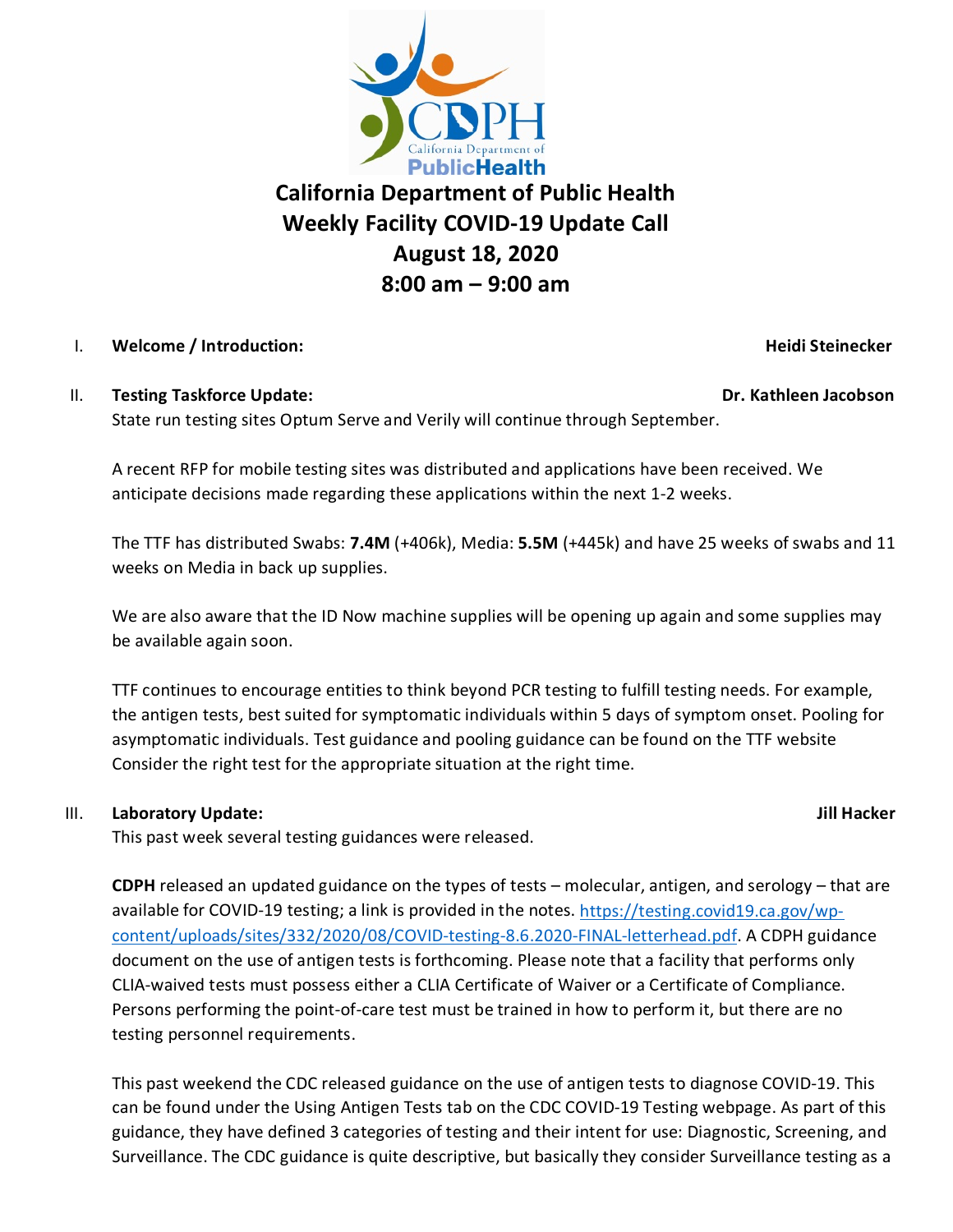public health tool to be used across a population and does not require testing in a CLIA compliant lab or with an EUA; surveillance results are not to be returned to the individual or to be used for patient management. Conversely, both Diagnostic and Screening testing, as defined by the CDC, are intended to detect COVID-19, whether in someone who is symptomatic or asymptomatic. Diagnostic and screening test results are to be reported to the individual and to public health, and must be performed with an FDA approved test in a CLIA regulated environment. The CDC Antigen testing guidance also provides information on advantages, uses, and limitations of antigen testing.

<https://www.cdc.gov/coronavirus/2019-ncov/lab/resources/antigen-tests-guidelines.html>

The US FDA provided a new question and answer recommendation for healthcare providers on the use of testing ("screening") asymptomatic persons for COVID-19. Visit the FAQs page under the "General FAQs" heading. Essentially, if you (a healthcare provider) suspects COVID-19 in an asymptomatic individual, any FDA-approved test can be used. However, if you are ordering an authorized SARS CoV2 diagnostic test to be used off-label (outside the EUA) to screen asymptomatic individuals NOT suspected of COVID-19, the FDA recommends you consider these factors:

- 1. Data are limited on the viral loads in symptomatic vs asymptomatic people across demographics, different settings, and specimen types. Therefore, consider using a highly sensitive test, which is more likely to provide more accurate results, especially when results can be provided in a timely or rapid fashion.
- 2. If less sensitive tests, such as some POC tests are used, be aware of the performance of the test. You may want to consider serial testing when POC results are negative, such as repeat testing with a different test or with new samples collected on a different day.
- 3. Negative results in asymptomatic persons should be considered as presumptive negative and you should consider them in the context of clinical observations, patient history, and epidemiological information.

There are still only 2 Ag tests approved for diagnostic use, and CDPH continues to caution that there are limited data to guide the use of rapid Ag tests as screening tests on asymptomatic persons to detect or exclude COVID-19. The manufacturers have stated that when samples are collected with 5 days of symptom onset, these tests are reported to have positive percent agreement of 97% (Quidel) and 84% (BD Veritor) compared to RT-PCR. Since these tests are generally less sensitive than PCR tests, they may return a negative result when a more sensitive test such as PCR may be positive. Positive results are likely to be reflect an active infection, but negative results may not rule out infection.

### IV. Healthcare-Associated Infections **Dr. Exercise 2018** 2019 12:30 Dr. Erin Epson

1. As Dr. Hacker presented, this past weekend the CDC released guidance on the use of antigen tests to diagnose COVID-19, which defines 3 categories of testing and their intent for use: Diagnostic, Screening, and Surveillance. The CDC defines Surveillance testing as a public health tool to be used across a population and for which results are not to be returned to the individual or to be used for patient management. Conversely, CDC defines Screening testing as testing to detect COVID-19 in someone who is asymptomatic. and without known or suspected exposure to SARS-CoV-2, and its purpose is to identify persons who may be contagious so that measures can be taken to prevent further transmission.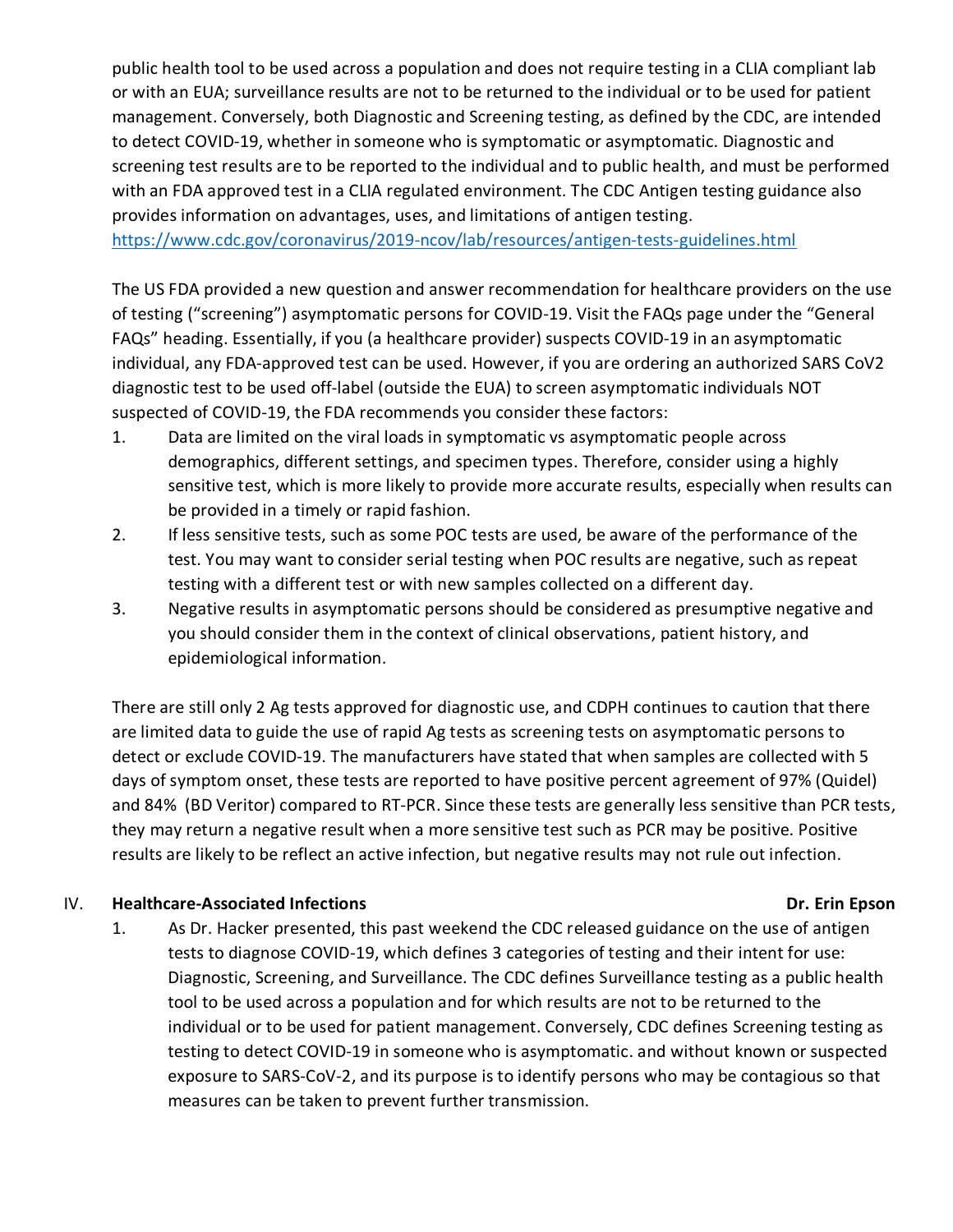The CDPH All Facilities Letter 20-53.2, which was originally released several months ago, recommends regular "Surveillance" testing of skilled nursing facility healthcare personnel, which is more aligned with the category of testing that CDC is now defining "Screening" testing. As such, AFL 20-53.2 will be updated to align its terminology with CDC, and also to incorporate forthcoming CDPH guidance about the use of antigen tests that specifically addresses their use in SNF, as well as other clarifications that I have discussed on recent previous healthcare facilities calls.

2. CDC also posted a note to their guidance on the duration of isolation and precautions for adults with COVID-19. The note seems intended to clarify misinterpretation of their guidance to not re-test asymptomatic individuals within 3 months of a prior positive test to mean definitively that individuals were immune to reinfection for 3 months, and concerns that this misinterpretation would potentially lead people to not follow physical distancing and source control measures if they had (or thought they had) COVID-19. Rather, CDC is saying that we don't know for sure about immunity, but that because PCR tests can continue to be positive for prolonged periods without infectiousness, testing asymptomatic individuals is not recommended for 3 months. If a previously positive individual develops COVID-19 symptoms without another apparent cause, even if within 3 months of their prior positive test, CDC recommends considering re-testing for COVID-19. CDC recommends that all people, whether or not they have had COVID-19, continue to take safety measures to avoid becoming infected with COVID-19 (wash hands regularly, stay at least 6 feet away from others whenever possible, and wear masks).

Here's that CalOSHA guidance link to include in my transcript: <https://www.dir.ca.gov/dosh/coronavirus/Cal-OSHA-Guidance-for-respirator-shortages.pdf>

#### V. Remdesivir Update **Dr. Philip Peters**

We have now received our sixth commercial distribution of remdesivir which has been significantly larger than previous distributions. The sixth distribution was for was 1,094 cases (or 43,760 doses) which is about three times as much as previous weeks.

A weblink will be posted later today on the CDPH guidance page with the distribution details. Link: [https://www.cdph.ca.gov/Programs/CID/DCDC/CDPH%20Document%20Library/COVID-](https://www.cdph.ca.gov/Programs/CID/DCDC/CDPH%20Document%20Library/COVID-19/CaliforniaRemdesivirAllocationCommercial-8.10.20.xlsx)[19/CaliforniaRemdesivirAllocationCommercial-8.10.20.xlsx](https://www.cdph.ca.gov/Programs/CID/DCDC/CDPH%20Document%20Library/COVID-19/CaliforniaRemdesivirAllocationCommercial-8.10.20.xlsx)

This larger allocation seems to have come closer to meeting the need for remdesivir but we are still interested in hearing if that is the case or not.

The Medical Health Operational Area Coordinator (or MHOAC) for each county has been getting informed of their allocation of remedesivir on Thursday and have to finalize allocations to hospitals by close of business Friday so at the end of the week is the optimal time to determine and communicate with your MHOAC the amount of remdesivir that your hospital intends to order from AmerisourceBergen. If you communicate to your MHOAC that you intend to order less than your